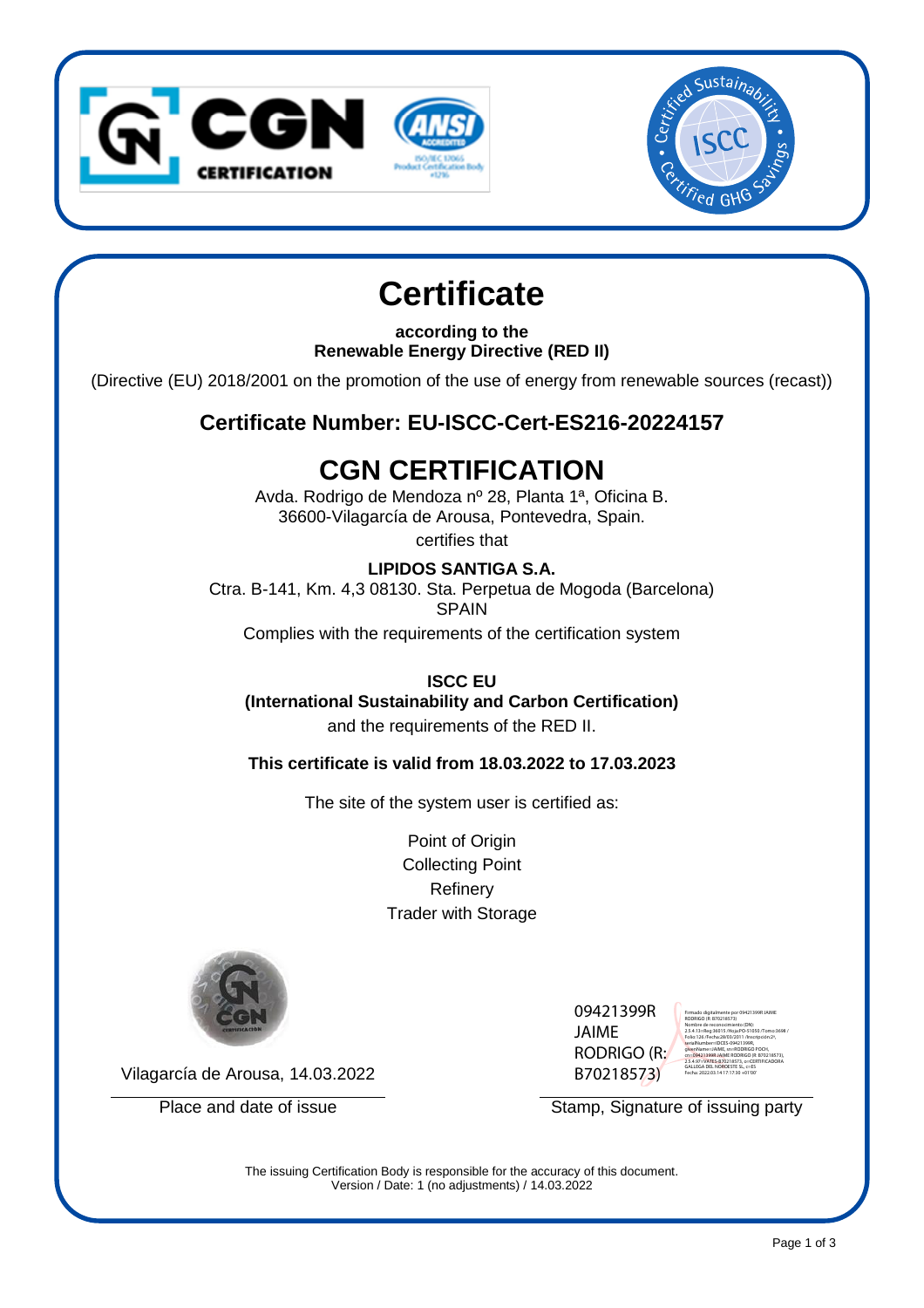



# **Annex to the certificate:**

#### **Sustainable materials handled by the certified site**

(This annex is only applicable for material handled under the scopes: farm/plantation, point of origin, central office (farm/plantation or point of origin), first gathering point, processing unit (any type) but **not** for material that is only traded and/or stored)

This annex is only valid in connection with the certificate:

| Input material                                                                                                                                                                                         | <b>Output material</b>                                                                                                                                                                                 | <b>GHG</b><br>option <sup>1</sup> | <b>ISCC EU</b><br>waste<br>process<br>applied $^{2)}$ | SAI/FSA <sup>3)</sup> |
|--------------------------------------------------------------------------------------------------------------------------------------------------------------------------------------------------------|--------------------------------------------------------------------------------------------------------------------------------------------------------------------------------------------------------|-----------------------------------|-------------------------------------------------------|-----------------------|
| Crude oil (soybean, palm, rapeseed,<br>sunflower, corn)                                                                                                                                                | Refined oil<br>(soybean, palm, rapeseed, sunflower, corn)                                                                                                                                              | 2                                 | <b>No</b>                                             | N.A.                  |
| Palm Kernel                                                                                                                                                                                            | Refined Oil (Palm Kernel Oil)                                                                                                                                                                          | 2                                 | <b>No</b>                                             | N.A.                  |
|                                                                                                                                                                                                        | Waste/residues from processing of vegetable<br>or animal oil (soybean, palm, rapeseed,<br>sunflower, corn, coconut)                                                                                    | $\overline{2}$                    | Yes                                                   | N.A.                  |
| Waste/residues from processing of<br>vegetable or animal oil (soybean, palm,<br>rapeseed, sunflower, corn, coconut)                                                                                    | Refined Oil (Waste/residues from processing<br>of vegetable or animal oil (soybean, palm,<br>rapeseed, sunflower, corn, coconut))                                                                      | $\overline{2}$                    | Yes                                                   | N.A.                  |
|                                                                                                                                                                                                        | Spent bleaching earth                                                                                                                                                                                  | 2                                 | Yes                                                   | N.A.                  |
| Spent bleaching earth                                                                                                                                                                                  | Spent bleaching earth oil<br>(spent bleaching earth)                                                                                                                                                   | 2                                 | Yes                                                   | N.A.                  |
| Waste/residues from processing of<br>vegetable or animal oil (soybean, palm,<br>rapeseed, sunflower, corn, coconut, animal<br>fat Cat3, Used cooking oil (UCO) entirely<br>of veg. origin, POME, PFAD) | Waste/residues from processing of vegetable<br>or animal oil (soybean, palm, rapeseed,<br>sunflower, corn, coconut, animal fat Cat3,<br>Used cooking oil (UCO) entirely of veg. origin,<br>POME, PFAD) | 2                                 | Yes                                                   | N.A.                  |
| Food Waste                                                                                                                                                                                             | Food Waste                                                                                                                                                                                             | $\overline{2}$                    | Yes                                                   | N.A.                  |
| Food Waste                                                                                                                                                                                             | Refined Oil (Food waste)                                                                                                                                                                               | $\overline{2}$                    | Yes                                                   | N.A.                  |
|                                                                                                                                                                                                        | Food Waste                                                                                                                                                                                             | $\overline{2}$                    | Yes                                                   | N.A.                  |

#### **EU-ISCC-Cert-ES216-20224157 issued on 14.03.2022**

The issuing Certification Body is responsible for the accuracy of this document. Version / Date: 1 (no adjustments) / 14.03.2022